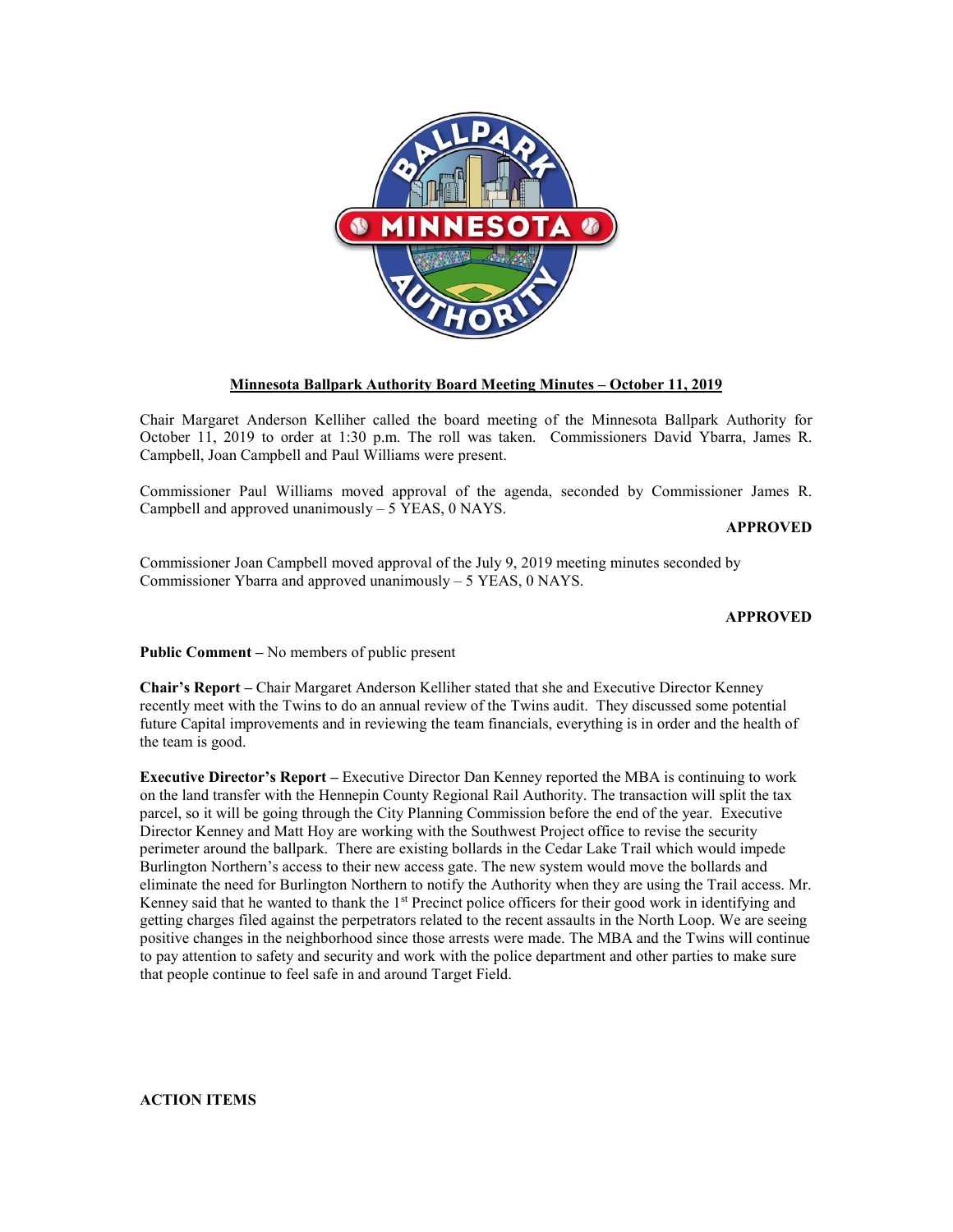### **10-11-19 Proposed Resolution 19-MBA-155**

### **Purpose:**

To authorize the Executive Director to proceed with publication of the Minnesota Ballpark Authority 2018 Annual Financial Report, upon completion of the MBA Audit Exit meeting.

# **Background:**

The State Auditor's Office is completing their review of financial statements of the Minnesota Ballpark Authority for the period ended December 31, 2018. When the State Auditor's Opinion Letter is submitted, the MBA Audit Committee will participate in an Audit Exit Meeting. After the Exit meeting, the MBA Executive Director may proceed with publication of the Annual Financial Report with authorization from the MBA Board.

# **Action Requested:**

**BE IT RESOLVED** that the Minnesota Ballpark Authority Board authorizes the Executive Director to proceed with publication of the Annual Financial Report upon completion of the MBA Audit Exit meeting.

#### **APPROVED**

### **10-11-19 Proposed Resolution 19-MBA-156**

#### **Purpose:**

To adopt a final 2020 MBA operating budget and Special Revenue Fund budget for the Minnesota Ballpark Authority.

### **Background:**

The MBA Board reviewed the proposed 2020 operating budget of \$700,000 at their July 9<sup>th</sup> meeting. The Board then authorized the Executive Director to submit the proposed 2020 MBA budget to Hennepin County for approval, as called for in the Grant Agreement between the Minnesota Ballpark Authority and Hennepin County. The Hennepin County Board of Commissioners reviewed the proposed budget at their September 24, 2019 board meeting and are scheduled to adopt a final budget on December 3, 2019.

The MBA is requesting a grant from Hennepin County Sales Tax in the amount of \$700,000, to fund the General Fund in 2020. No changes or amendments to the proposed General Fund budget are being submitted at this time. The General Fund budget for 2020 is shown in Schedule A, as attached.

Per the Lease Agreement between the Minnesota Ballpark Authority and Twins Ballpark, LLC, a capital reserve fund was established, upon completion of the ballpark, to account for future ballpark improvements. Annual contributions to the Twins Ballpark Capital Reserve Fund include rent from Twins Ballpark, LLC and a capital contribution from Hennepin County. Contributions from the County are provided in the amount of \$1,100,000, indexed for inflation. The annual requested capital contribution from Hennepin County for 2020 is \$1,300,296, and annual rent from the Twins, indexed for inflation, is calculated at \$1,009,253. A proposed Twins Ballpark Capital Reserve Fund budget of \$2,467,000 is hereby recommended, and is shown in Schedule B attached.

### **Action Requested:**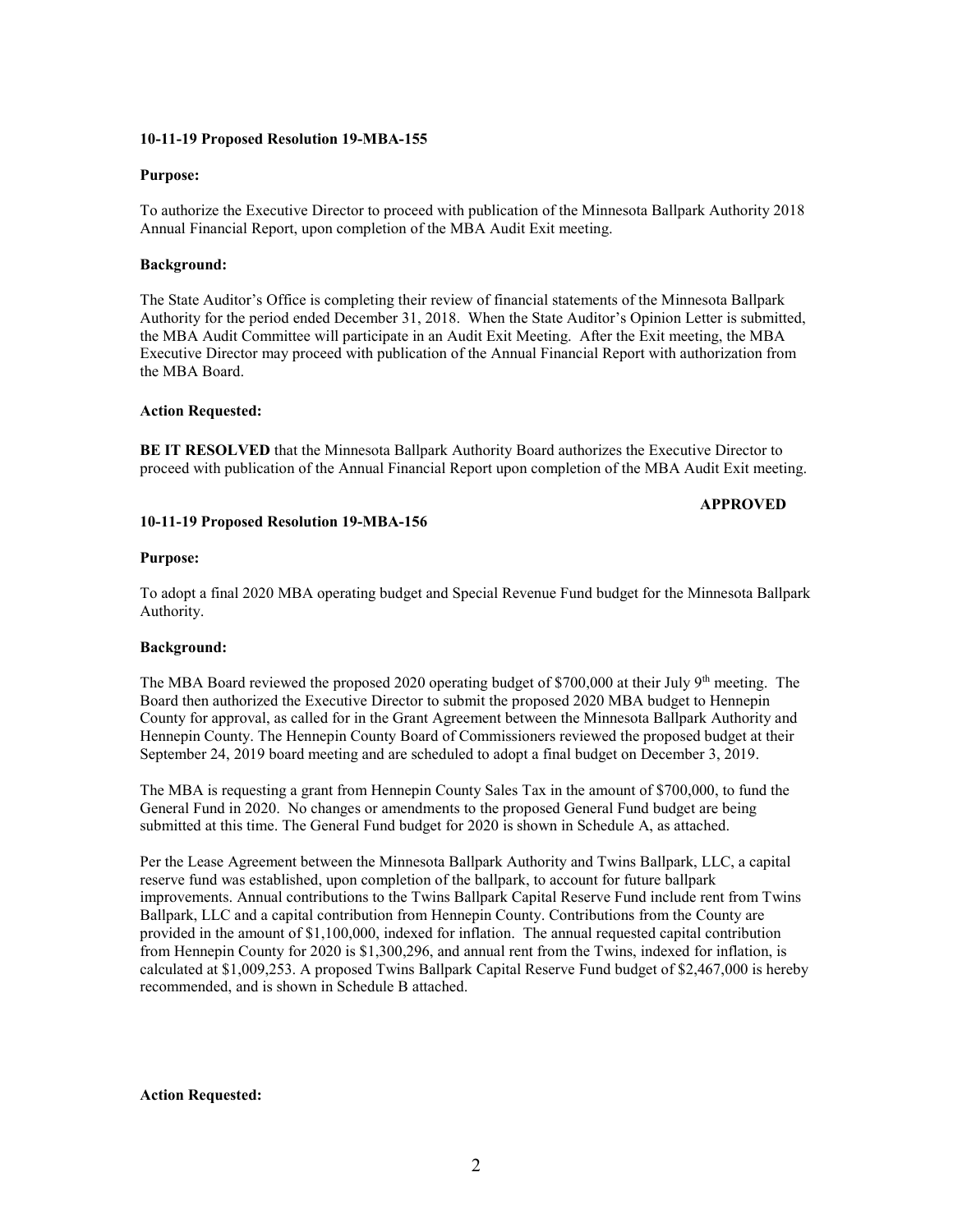**BE IT RESOLVED** that the Minnesota Ballpark Authority Board hereby adopts a final 2020 General Fund budget of \$700,000, as incorporated herein and attached as Schedule A, pending final approval by the Hennepin County Board on December 3, 2019; and

**BE IT FURTHER RESOLVED** that the Minnesota Ballpark Authority Board hereby adopts a 2020 Special Revenue Fund budget of \$2,467,000, for the Ballpark Capital Reserve Fund, as incorporated herein and attached as Schedule B.

# **APPROVED**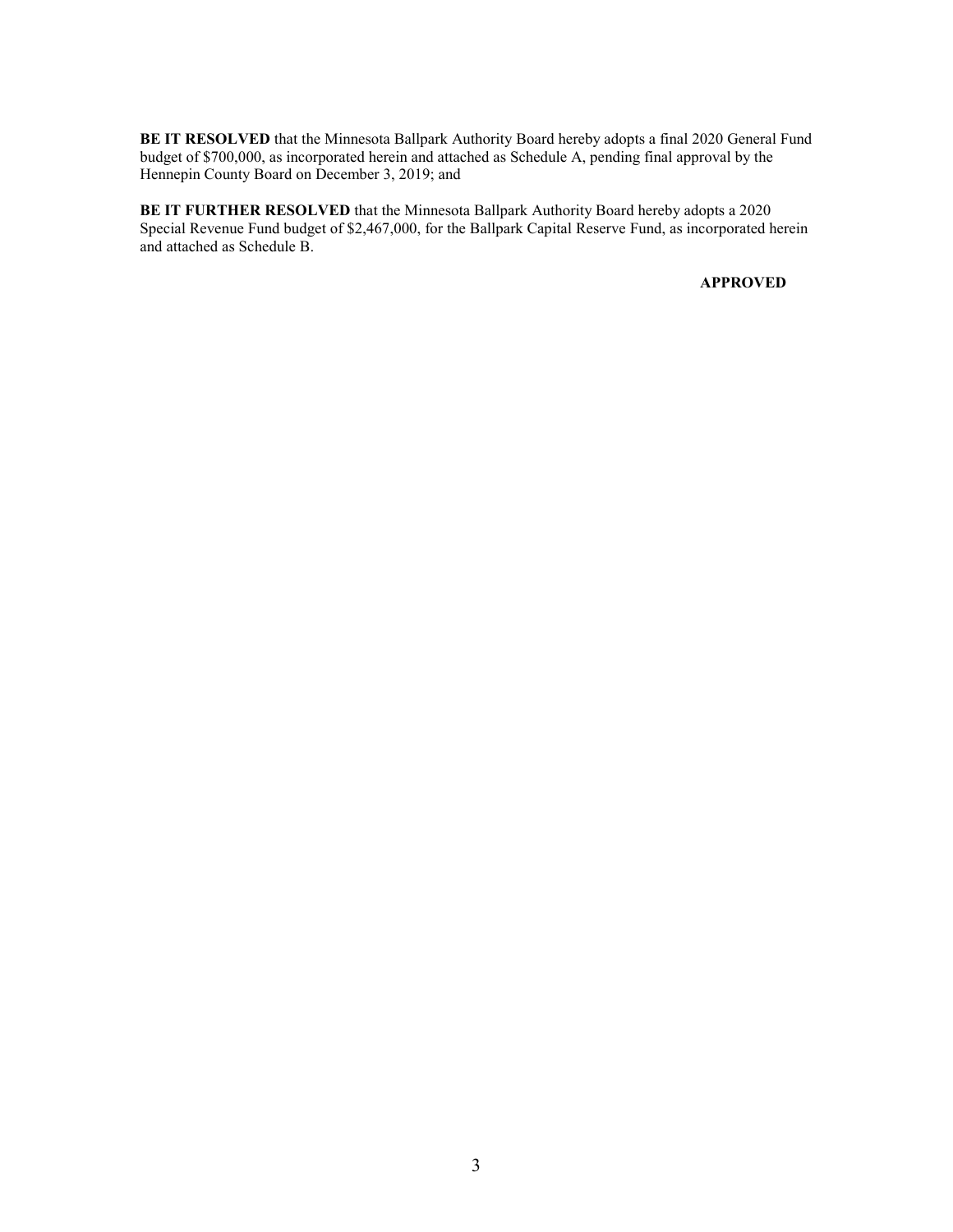# **SCHEDULE A 2020 OPERATING BUDGET GENERAL FUND**

The General Fund provides for day-to-day operations of the MBA.

# **Budget Summary - Fund 82:**

|                                                                                                         | 2018<br>Actual                                         | 2019<br><b>Budget</b>                                  | 2020<br><b>Budget</b>                                  |  |  |
|---------------------------------------------------------------------------------------------------------|--------------------------------------------------------|--------------------------------------------------------|--------------------------------------------------------|--|--|
| <b>Beginning Fund Balance</b>                                                                           | \$<br>1,067,832                                        | \$<br>1,068,782                                        | \$<br>1,068,782                                        |  |  |
| Revenues:                                                                                               |                                                        |                                                        |                                                        |  |  |
| <b>County Grant</b><br><b>Interest Revenue</b><br>Other                                                 | 640,000<br>12,828<br>27                                | 700,000                                                | 700,000                                                |  |  |
| <b>Total Revenue</b>                                                                                    | \$<br>652,855                                          | \$<br>700,000                                          | \$<br>700,000                                          |  |  |
| Expenditures:                                                                                           |                                                        |                                                        |                                                        |  |  |
| <b>Personal Services</b><br>Commodities<br><b>Contracted Services</b><br>Other<br><b>Total Expenses</b> | \$<br>424,862<br>1,040<br>174,285<br>51,718<br>651,905 | \$<br>435,800<br>6,900<br>196,700<br>60,600<br>700,000 | \$<br>450,000<br>1,300<br>193,300<br>55,400<br>700,000 |  |  |
| <b>Ending Fund Balance</b>                                                                              | \$<br>1,068,782                                        | \$<br>1,068,782                                        | \$<br>1,068,782                                        |  |  |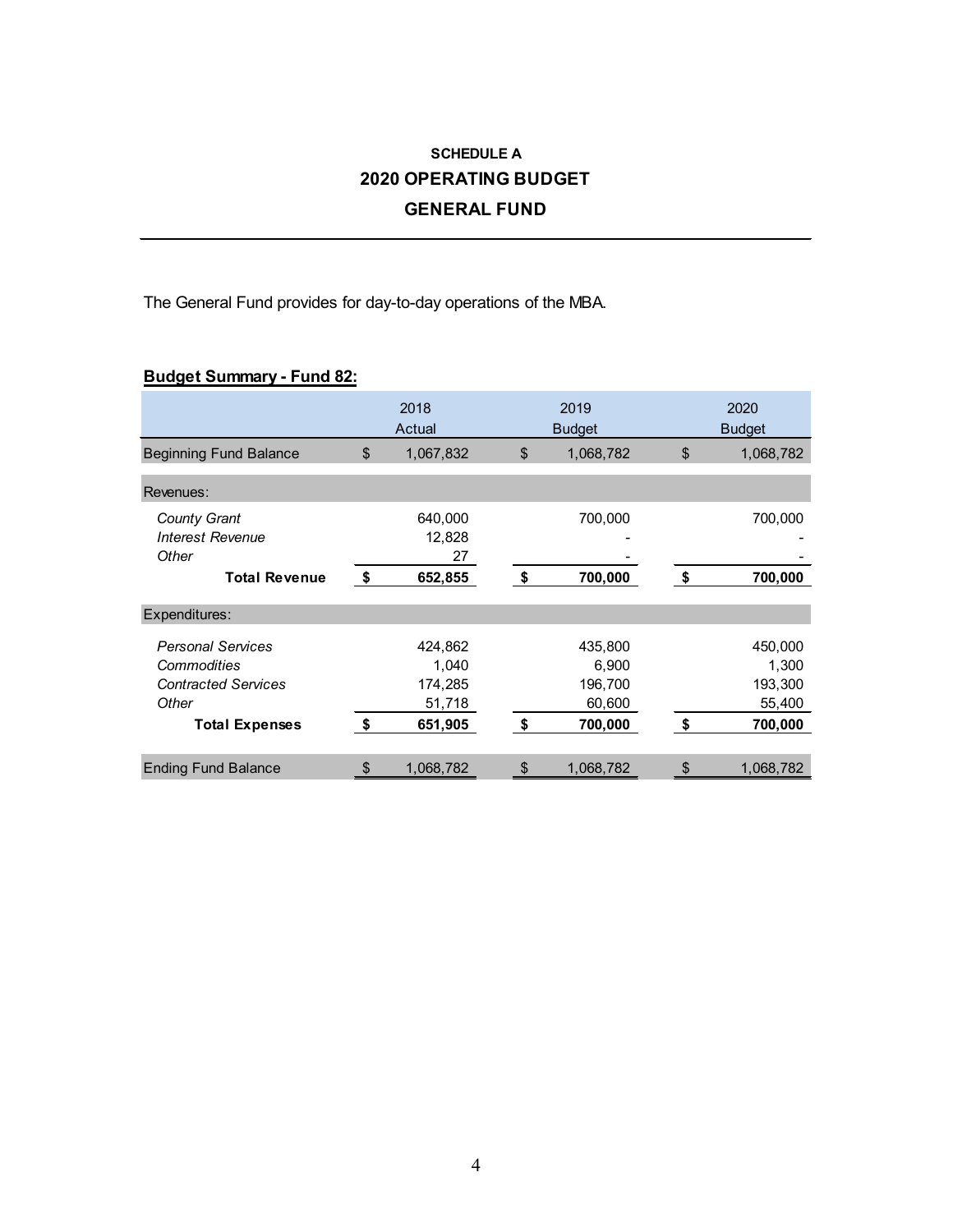# **SCHEDULE B 2020 BUDGET TWINS BALLPARK CAPITAL RESERVE FUND**

A Special Revenue Fund accounts for the proceeds of specific revenue sources that are restricted to expenditures for specified purposes. The Twins Ballpark Capital Reserve Fund is a Special Revenue Fund established as required in the Ballpark Lease Agreement By and Between the Minnesota Ballpark Authority and Twins Ballpark, LLC. Revenue sources for this fund include rent from Twins Ballpark, LLC, capital contributions from Hennepin County and interest earned on investments. Expenditures from the fund are restricted to capital improvements of the ballpark. At this time, there are no specific capital projects projected to be financed from this fund for 2020.

# **Budget Summary - Fund 83:**

|                                                                                                          | 2018<br>Actual                                     | 2019<br><b>Budget</b>                              |                | 2020<br><b>Budget</b>                          |
|----------------------------------------------------------------------------------------------------------|----------------------------------------------------|----------------------------------------------------|----------------|------------------------------------------------|
| <b>Beginning Fund Balance</b>                                                                            | \$<br>15,581,877                                   | \$<br>13,031,816                                   | $\mathfrak{L}$ | 15,406,816                                     |
| Revenues:                                                                                                |                                                    |                                                    |                |                                                |
| <b>Annual Rent</b><br><b>Hennepin County Contribution</b><br>Investment earnings<br><b>Total Revenue</b> | \$<br>978,273<br>1,243,501<br>228,165<br>2,449,939 | \$<br>997,000<br>1,278,000<br>100,000<br>2,375,000 |                | 1,012,000<br>1,305,000<br>150,000<br>2,467,000 |
| Expenditures:                                                                                            |                                                    |                                                    |                |                                                |
| Capital Outlay - Ballpark Improvements<br><b>Future Capital Projects</b><br><b>Total Expenses</b>        | \$<br>5,000,000<br>5,000,000                       | \$<br>2,375,000<br>2,375,000                       | \$             | 2,467,000<br>2,467,000                         |
| <b>Ending Fund Balance</b>                                                                               | \$<br>13,031,816                                   | \$<br>15,406,815.66                                | \$             | 17,873,816                                     |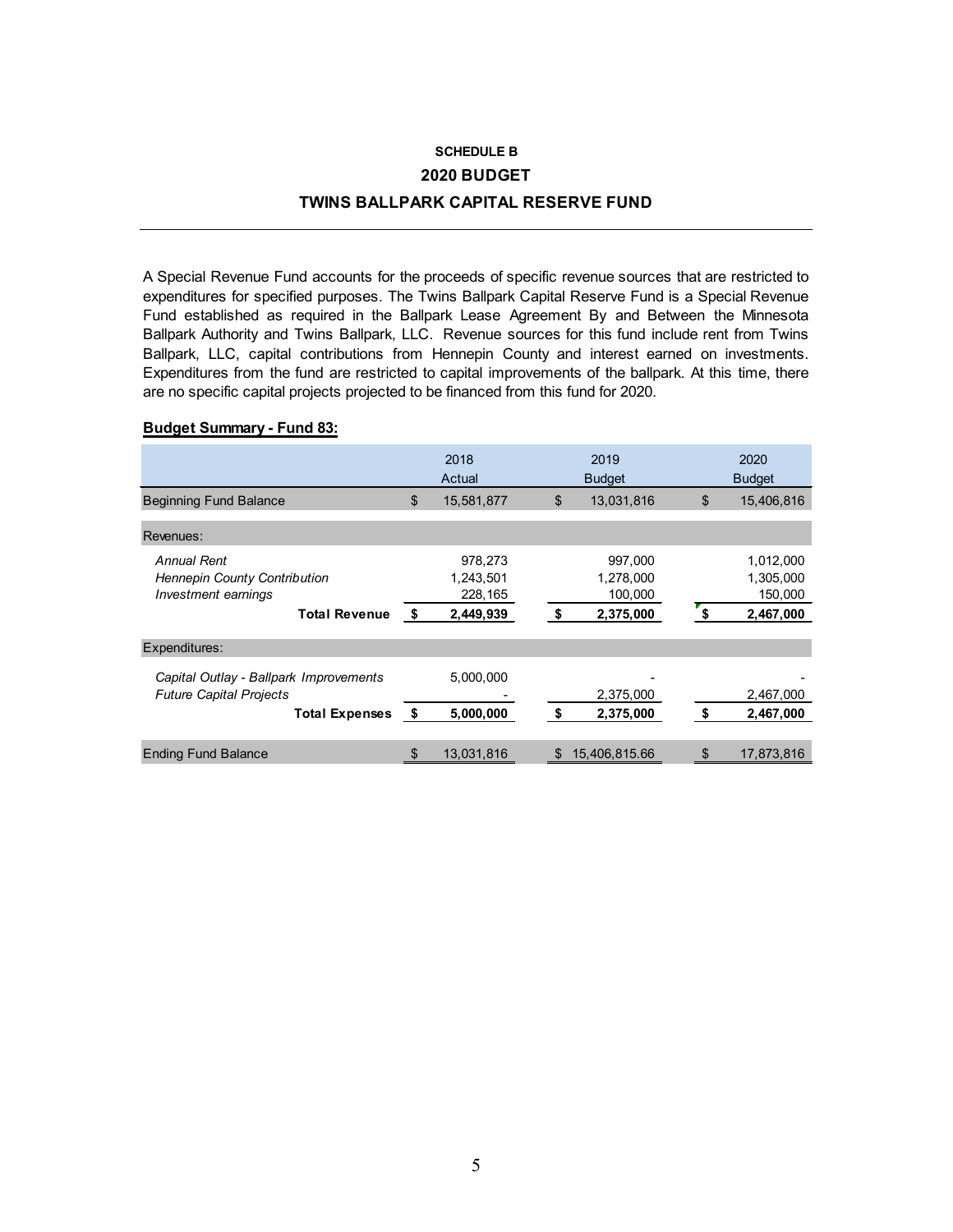### **10-11-19 Proposed Resolution 19-MBA-157**

### **Purpose:**

To set the 2020 Minnesota Ballpark Authority board meeting schedule.

# **Background:**

The Minnesota Open Meeting Law anticipates that public bodies will set regular meetings. In August of 2006, the MBA passed a resolution establishing regular monthly board meetings. In June of 2010, upon completion of ballpark construction and the opening of Target Field, the MBA changed the board meeting schedule from monthly to quarterly meetings.

# **Action Requested:**

**BE IT RESOLVED** that the Minnesota Ballpark Authority 2020 quarterly board meetings will be held on Thursday, January 9, Thursday, April 9th, Thursday, July 16th, and Thursday, October 8th. All meetings will begin at 9:00 a.m. at Target Field. Staff is directed to post the new schedule on the website and to post notification by such other means as they determine necessary and appropriate.

# **APPROVED**

# **10-11-19 Proposed Resolution 19-MBA-158**

# **Purpose:**

To authorize the Chair and Executive Director to execute a cost participation agreement with the Minnesota Twins for study costs related to seeking SAFETY Act certification and designation for Target Field.

### **Background:**

In preparation for seeking SAFETY Act certification and designation for Target Field, the Minnesota Twins have engaged Walter P Moore to conduct a Threat, Vulnerability, and Risk Assessment (TVRA).

Over the last few months, the consultants have been conducting a thorough review of the existing conditions around the ballpark and developing recommendations on mitigation strategies to address potential security risks. The next phase will focus on potential mitigation strategies and developing a timeline for implementation.

The team has requested that the MBA fund half the cost of the TVRA study and MBA staff is recommending contributing \$65,000 to this effort. The MBA's proposed contribution would be paid from the Ballpark Capital Project Fund, which has a current balance of approximately \$8.4 million.

### **Action Requested:**

**BE IT RESOLVED** that the MBA Board authorizes the Chair and Executive Director to negotiate and execute a cost participation agreement with the Minnesota Twins in an amount not-to-exceed \$65,000 from the Ballpark Capital Project Fund for the Threat, Vulnerability, and Risk Assessment (TVRA) of Target Field.

**APPROVED**